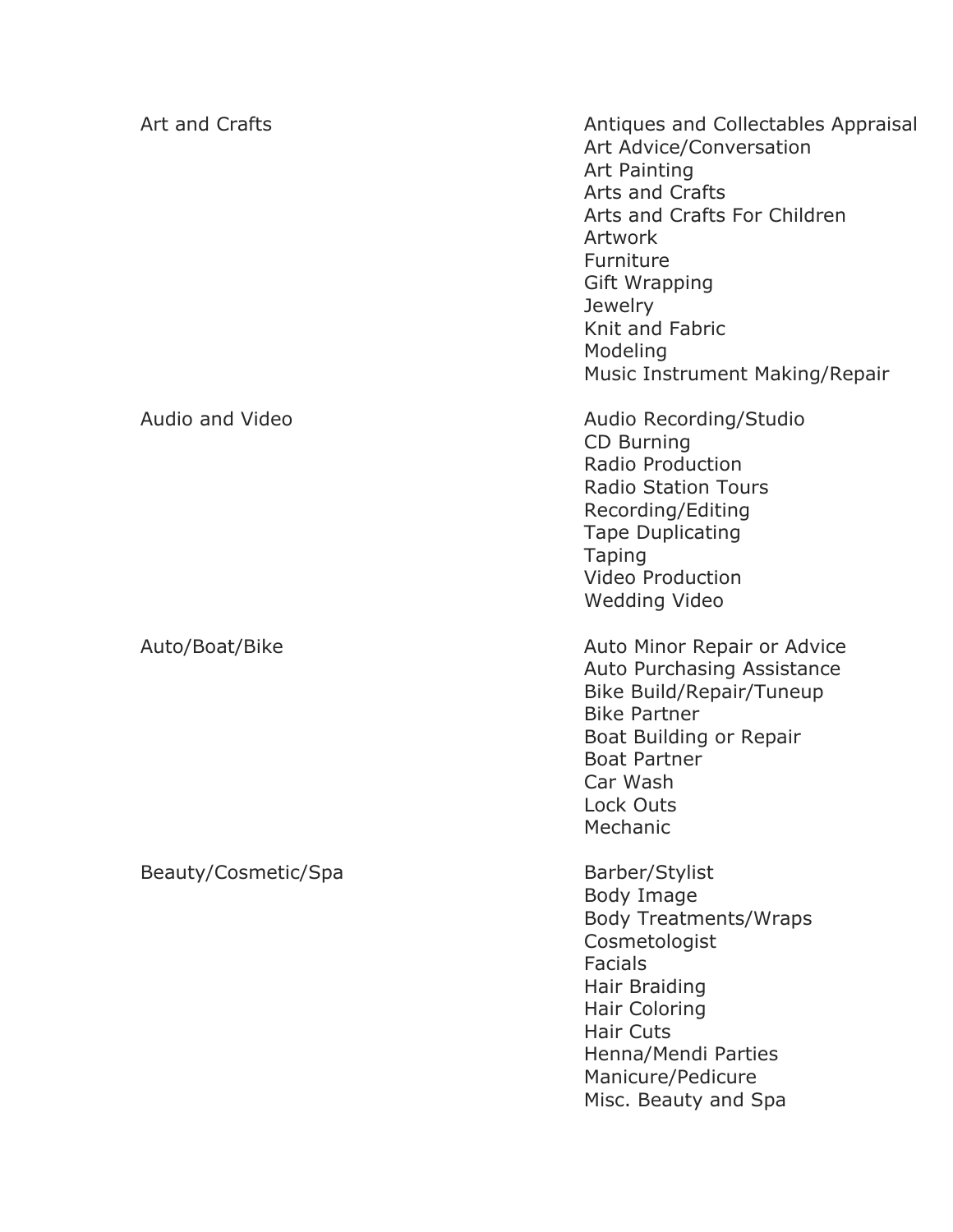|                                 | Sauna Time<br><b>Skincare</b><br><b>Tattoos</b>                                                                                                                                                                                                                                                                                                                                                                                                                             |
|---------------------------------|-----------------------------------------------------------------------------------------------------------------------------------------------------------------------------------------------------------------------------------------------------------------------------------------------------------------------------------------------------------------------------------------------------------------------------------------------------------------------------|
| <b>Business/Office Services</b> | Accounting<br><b>Bulk Mailing</b><br><b>Business Cards</b><br><b>Clerical Help</b><br>Data Entry/Typing<br><b>Facilitate Meetings</b><br>Financial Advice-Home or Business<br><b>Human Resources</b><br>Interview Skills/Employment Coach<br>Misc. Business/Office<br><b>Nonprofit Consultation</b><br><b>Office Administration</b><br><b>Office Cleaning</b><br><b>Phone Calling</b><br>Planning or Startup Advice<br>Printing<br><b>Shredding Copies</b><br>Transcription |
| Children/Youth                  | Advice/Training<br><b>Children's Activities</b><br>Family Home Daycare<br><b>Infant Clothes Exchange</b><br>Licensed Child Care<br>New/Young Mothers Support<br><b>Parenting Support</b><br><b>Supervised Play Dates</b><br>Used Toys<br><b>Youth Mentor</b>                                                                                                                                                                                                                |
| Classes/Lessons/Tutor           | Arts and Crafts Lessons<br><b>Board Games</b><br>Cooking Lessons<br><b>CPR or First Aid Classes</b><br>Dance/Exercise/Sports<br>Home School Support<br>Language Lessons<br><b>Meditation Lessons</b><br>Misc. Classes/Lessons<br><b>Music Lessons</b>                                                                                                                                                                                                                       |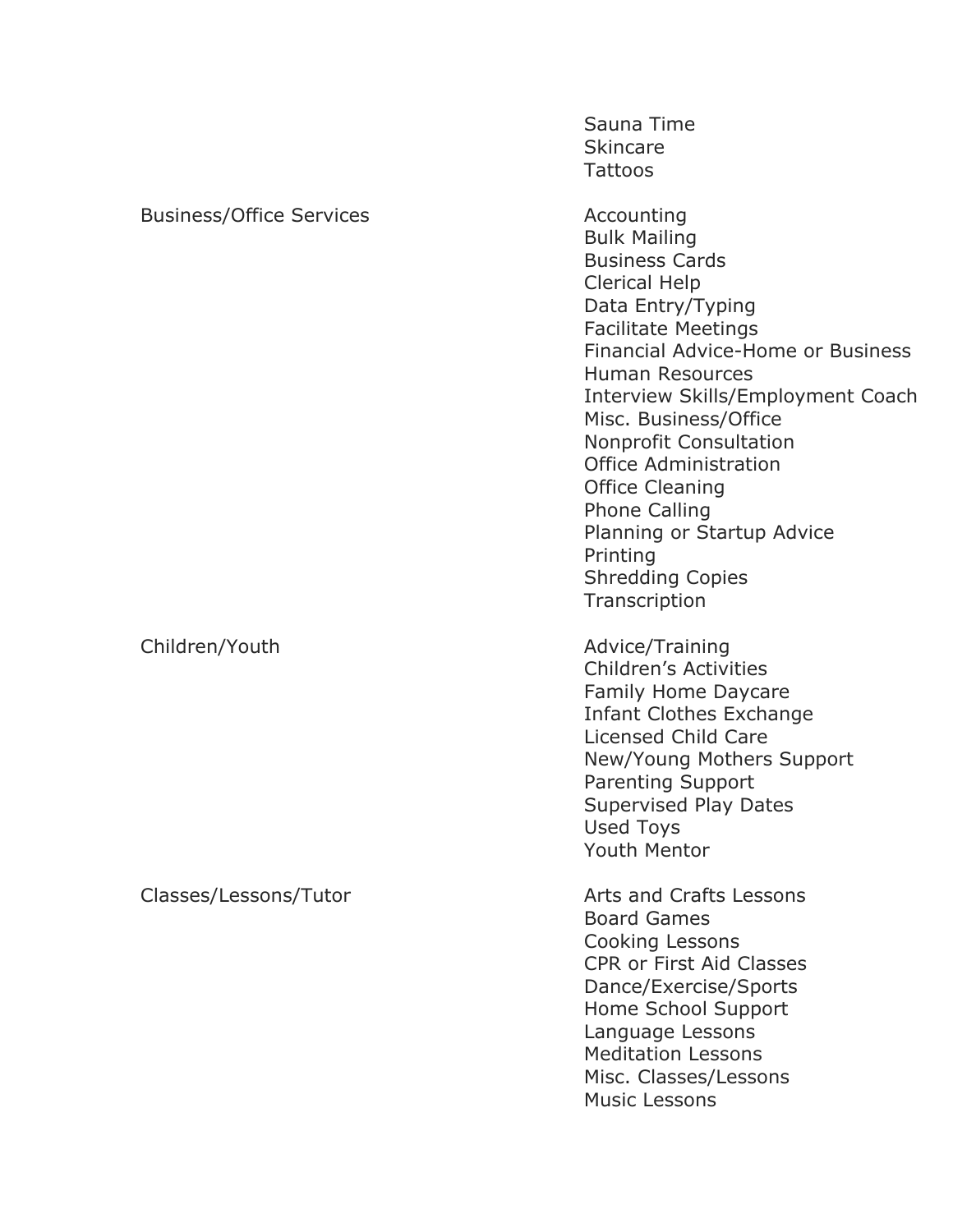| <b>Musical Instruments Lessons</b><br><b>Outdoor Activities/Sports</b><br>Photography Lessons<br>Poetry/Writing Lessons<br><b>Portland Adult Education</b><br>Presentations/Workshops<br>Reading Aloud<br>Reading Misc.<br>Reading with Students<br>Tutor/Coaching                                                                                                       |
|--------------------------------------------------------------------------------------------------------------------------------------------------------------------------------------------------------------------------------------------------------------------------------------------------------------------------------------------------------------------------|
| Activities/Projects<br>Advocacy<br>Pluralism and Diversity<br><b>Voter Registration</b>                                                                                                                                                                                                                                                                                  |
| Access/Usage/Purchase<br>Computer Assistance/Advice<br>Database Design/Assistance<br>Digital Graphics/Imaging/Photography<br>Geographic Info System<br><b>Graphics Design</b><br><b>Internet Research</b><br>Misc. Computer<br><b>Online Training</b><br><b>Quick Books</b><br>Refurbishing/Repair<br>Set-up/Configuration<br>Web Hosting<br>Web Site Design/Development |
| Architecture<br>Carpentry<br>Electrical<br>Electrical - Basic<br>General Home Repair<br>Minor Roof Repair<br>Misc. Construction/Repair<br>Odd Jobs/Handy Person<br>Painting<br>Plumbing<br><b>Property Maintenance</b><br><b>Wall Papering</b>                                                                                                                           |
|                                                                                                                                                                                                                                                                                                                                                                          |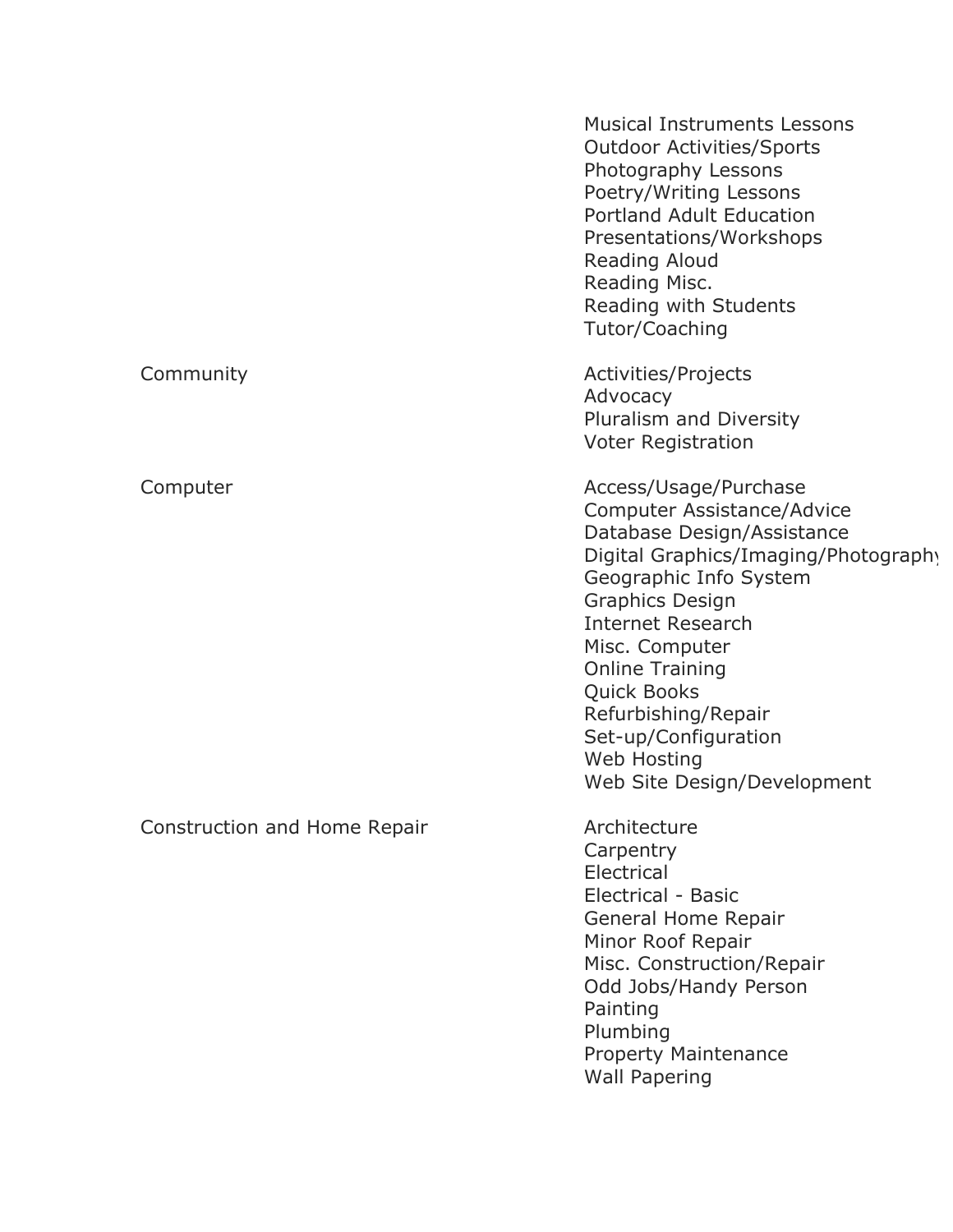| Conversation and Counseling     | Conversation<br>Counseling<br>Language Practice Partner<br>Life Coaching<br>Listening/Talking<br>Mediation<br>Misc. Conversation/Counsel                                                                                                                                                                                                                                                             |
|---------------------------------|------------------------------------------------------------------------------------------------------------------------------------------------------------------------------------------------------------------------------------------------------------------------------------------------------------------------------------------------------------------------------------------------------|
| Cooking and Foods               | <b>Baked Goods</b><br>Casseroles<br>Catering<br>Coaching<br><b>Culinary Guidance/Meal Planning</b><br><b>Desserts</b><br>Ethnic<br>Food Prep<br><b>General Cooking</b><br><b>Herbal Teas</b><br>Home Brewing and Food Preservation<br>Juicing<br><b>Meal Preparation</b><br>Misc. Cooking<br>Personal In-Home Catering<br>Shopping<br>Soup Making<br>Vegetarian/Vegan/Macro<br>Wheat and Gluten Free |
| Design and Decorating           | Decorating and Remodeling<br>Feng Shui<br>Landscape                                                                                                                                                                                                                                                                                                                                                  |
| Elder and Companionship         | Calls to Shut-ins<br>Direct Home Care<br>Driving to Appointments & Errands<br><b>Elder Advice</b><br>Food Delivery<br><b>Holistic Eldercare</b><br>Homebound Visits/Companionship<br><b>Limited Respite Care</b><br>Misc. Elder Care<br>Reading Homebound                                                                                                                                            |
| Entertainment/Performance/Shows | Access to the Arts Tickets                                                                                                                                                                                                                                                                                                                                                                           |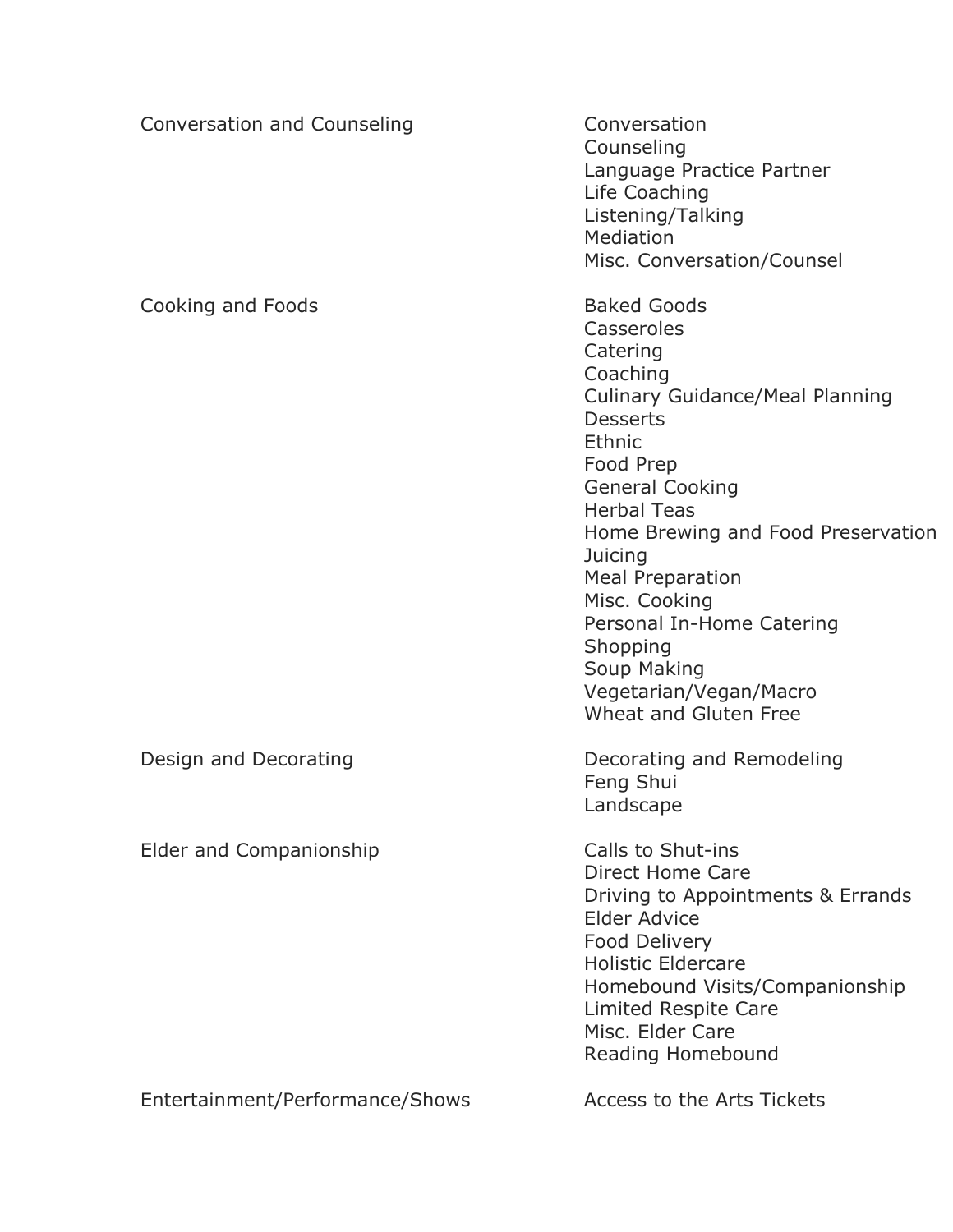Event **Admission** 

Fitness/Outdoor/Nature **Activity Partner** 

Actor/Actress Dance Entertainment For Children Misc. Entertainment Music **Storytelling** Theater Production Theater Space Art Based Activities Banner Making **Bartending Decorating** Event General Help Event/Party Planning Events For Children Face Painting Licensed EMT availability Emcee Misc. Event Party Help Public Speaking Site Coordination Ticket sales Ushering Wait -staff Wedding Help/Prep Birding Tours Day Trips Environmental Education Fishing

Fitness/Exercise Activities Guided Tour Mining for Rocks Misc. Nature Nature Walks Outdoor Adventure Outdoor Team Building Sail Crew

Sailing/Schooner Trips Sports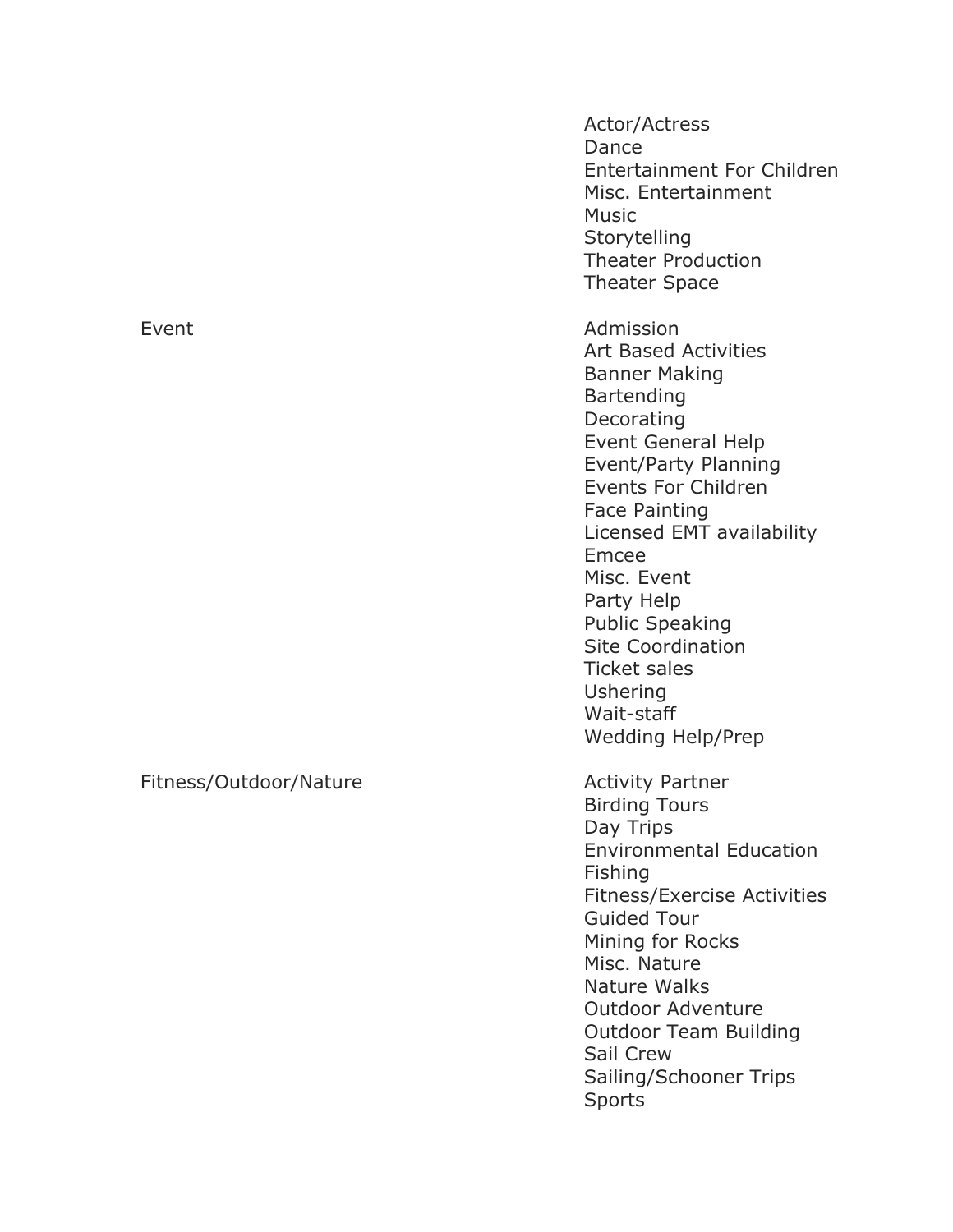Trail Building

Garden/Yard **Advice/Planning/Design** Advice/Planning/Design Compost Advice/Training Cut Flowers in Season Cut/Stack Firewood Farm Share Farming Flower Arranging Garden Space General Garden/Yard **Herb** Installation Landscaping Lawn Mowing Leaf Raking Organic Gardening Plant Care Produce and Plant Swap Repotting Snow Shoveling Starting Seeds Weeding Worm Composting

> Alternative Health Assessment Bodywork Breath -work Chiropractic Care Direct Care Eastern Medicine/Treatment Energy Therapy Exercise and Fitness Family Planning Food and Nutrition General Health Services Herbal Medicine Homeopathic Medicine **Hypnotherapy** Informal Advice/Consult Massage Mental Health/Counseling

Health and Wellness **Acupuncture**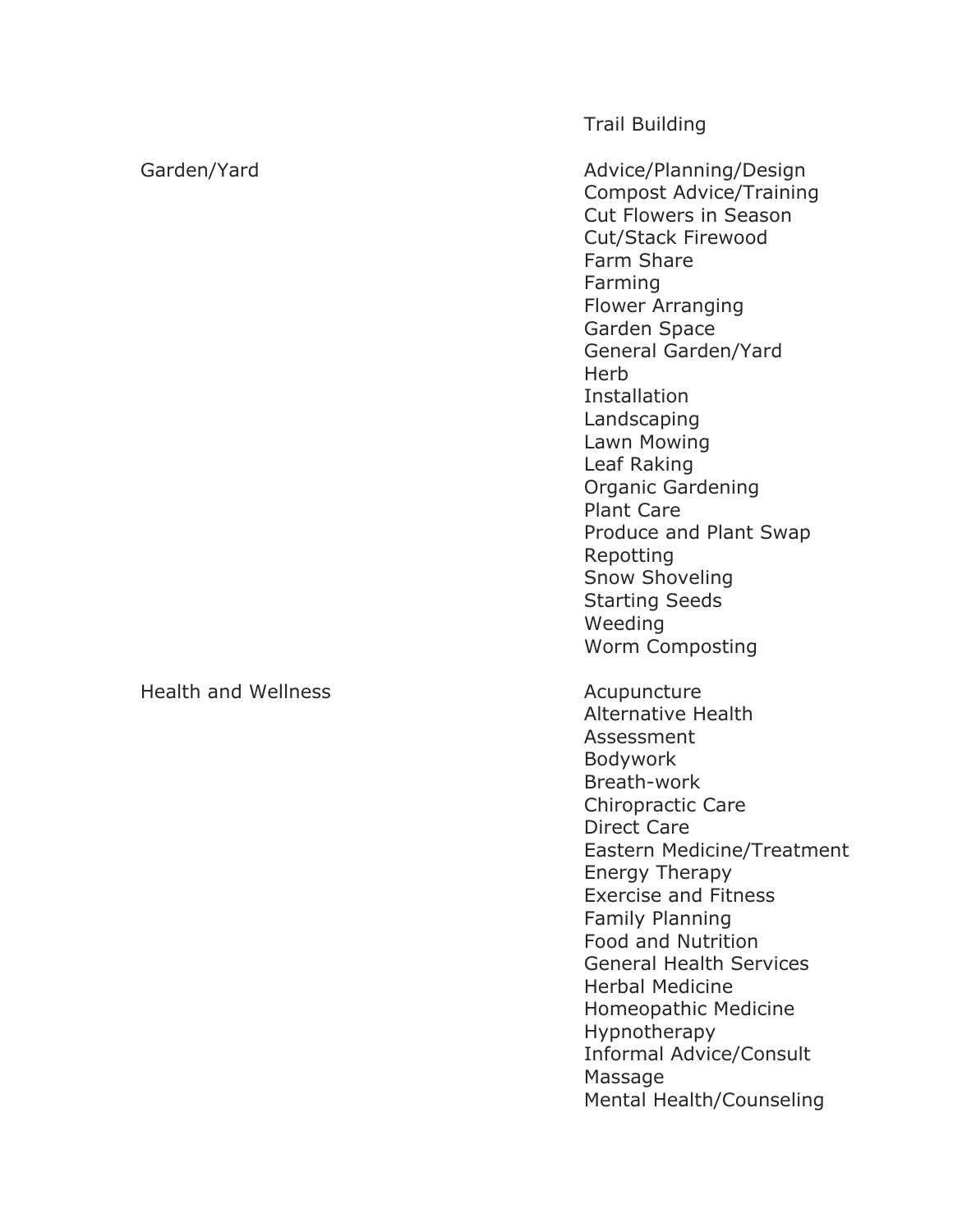|                  | <b>Mindfulness Meditation</b><br>Naturopathic Medicine<br>Osteopathic Medicine<br>Physical Therapy<br>Reflexology<br><b>Respite Care</b><br>Self Healing Techniques<br><b>Shamanic Healing</b><br>Social Well Consult<br>Speech Therapy<br>Support<br><b>Wellness Education</b><br>Women's Health<br>Yoga |
|------------------|-----------------------------------------------------------------------------------------------------------------------------------------------------------------------------------------------------------------------------------------------------------------------------------------------------------|
| Help in the Home | Cleaning<br>Environmental Housekeeping<br>Grocery shopping/errands<br><b>Helping Hands</b><br>Housesitting<br>Laundry/Ironing<br>Personal Shopper<br>Recycling<br><b>Yard Sale Assistance</b>                                                                                                             |
| Interpreting     | American Sign Language<br>Azerbaijani<br>French<br>Khmer<br>Kifulero<br>Kinyarwanda<br>Kirundi<br>Lingala<br>Mashi<br>Persian<br>Portuguese/Engli<br>Russian<br>Spanish/English<br>Swahili                                                                                                                |
| Legal            | <b>Business Law</b><br>Family Law<br><b>Informal Legal Assistance</b><br>Landlord/Tenant Disputes                                                                                                                                                                                                         |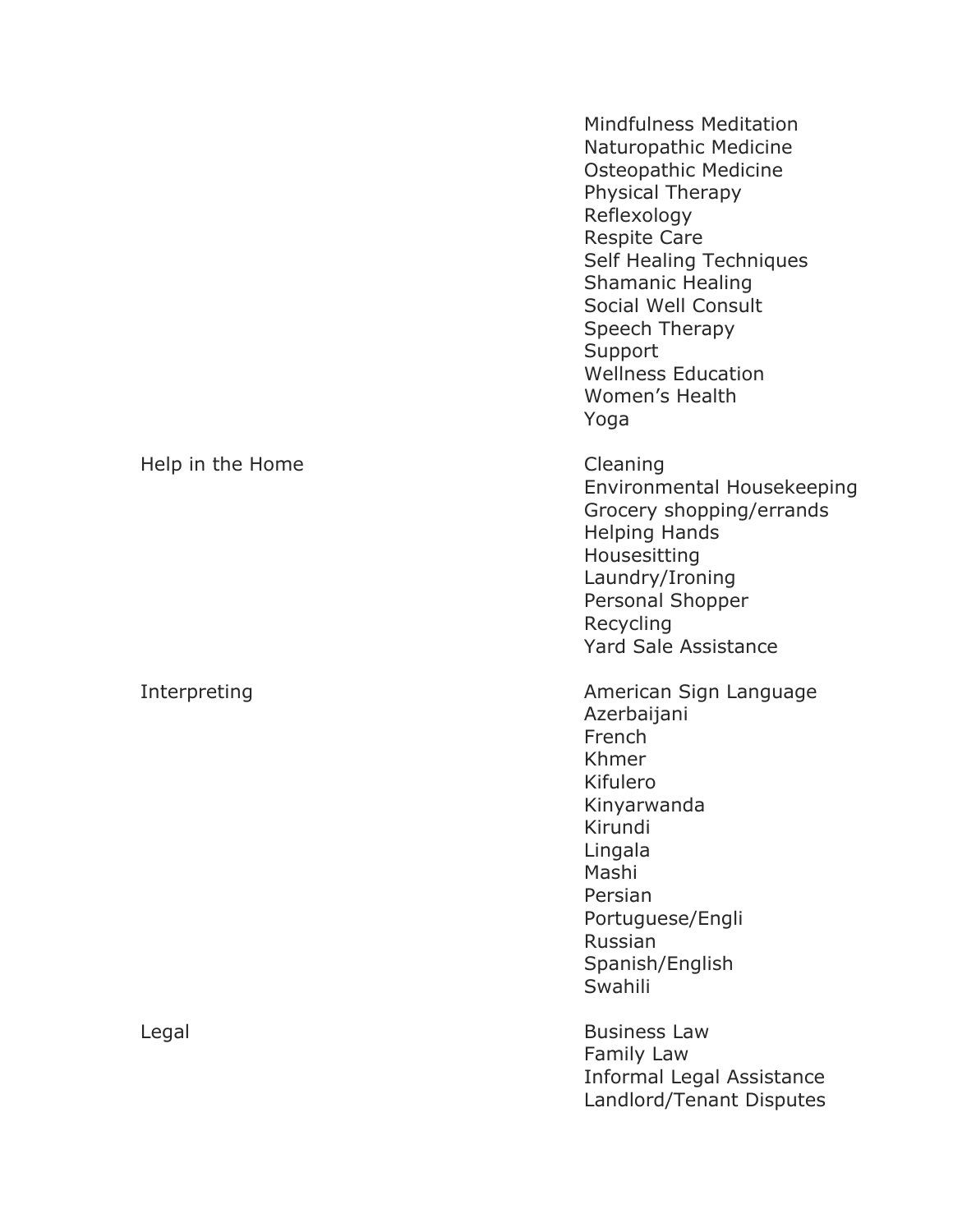|                        | Misc. Legal<br>Notary Public<br>Probate                                                                                                                                                                                                                                                                                                                                                                                                                                                                                                                                                                                        |
|------------------------|--------------------------------------------------------------------------------------------------------------------------------------------------------------------------------------------------------------------------------------------------------------------------------------------------------------------------------------------------------------------------------------------------------------------------------------------------------------------------------------------------------------------------------------------------------------------------------------------------------------------------------|
| Local Exchange Support | Ambassador Tasks and Outreach<br><b>Board Meetings</b><br><b>Ebuddy Service</b><br><b>Event Miscellaneous</b><br>Event Planning and Support<br>Food Fairy<br><b>Food Potluck</b><br><b>Food Trainings and Meetings</b><br>Fundraising<br><b>Fundraising Grant</b><br><b>Gift Certificate</b><br>Items Exchange/ In kind Donation<br>Kitchen Cabinet Meetings<br><b>Member Mentors</b><br>Member Referral<br>Membership Bio and Photo<br>Membership Enlistment<br>Miscellaneous Support<br><b>Office Support</b><br><b>Phone Calling</b><br><b>Testimonies</b><br><b>Trainings and Meetings</b><br>Transportation/ Taxi Service |
| Lodging/Accommodation  | Cottage Retreat<br>Overnight Stay<br>Real Estate Brokerage<br>Real Estate Management<br>Rent Room                                                                                                                                                                                                                                                                                                                                                                                                                                                                                                                              |
| Marketing and Media    | Marketing and Publicity<br>Misc. Marketing<br>Product Design and Packaging<br><b>Public Relations</b><br><b>Strategic Planning and Consultation</b>                                                                                                                                                                                                                                                                                                                                                                                                                                                                            |
| Miscellaneous          | <b>Initial Balance from Prior Software</b><br>Item Exchange<br>Miscellaneous<br>Opinion/Appraisal of Value                                                                                                                                                                                                                                                                                                                                                                                                                                                                                                                     |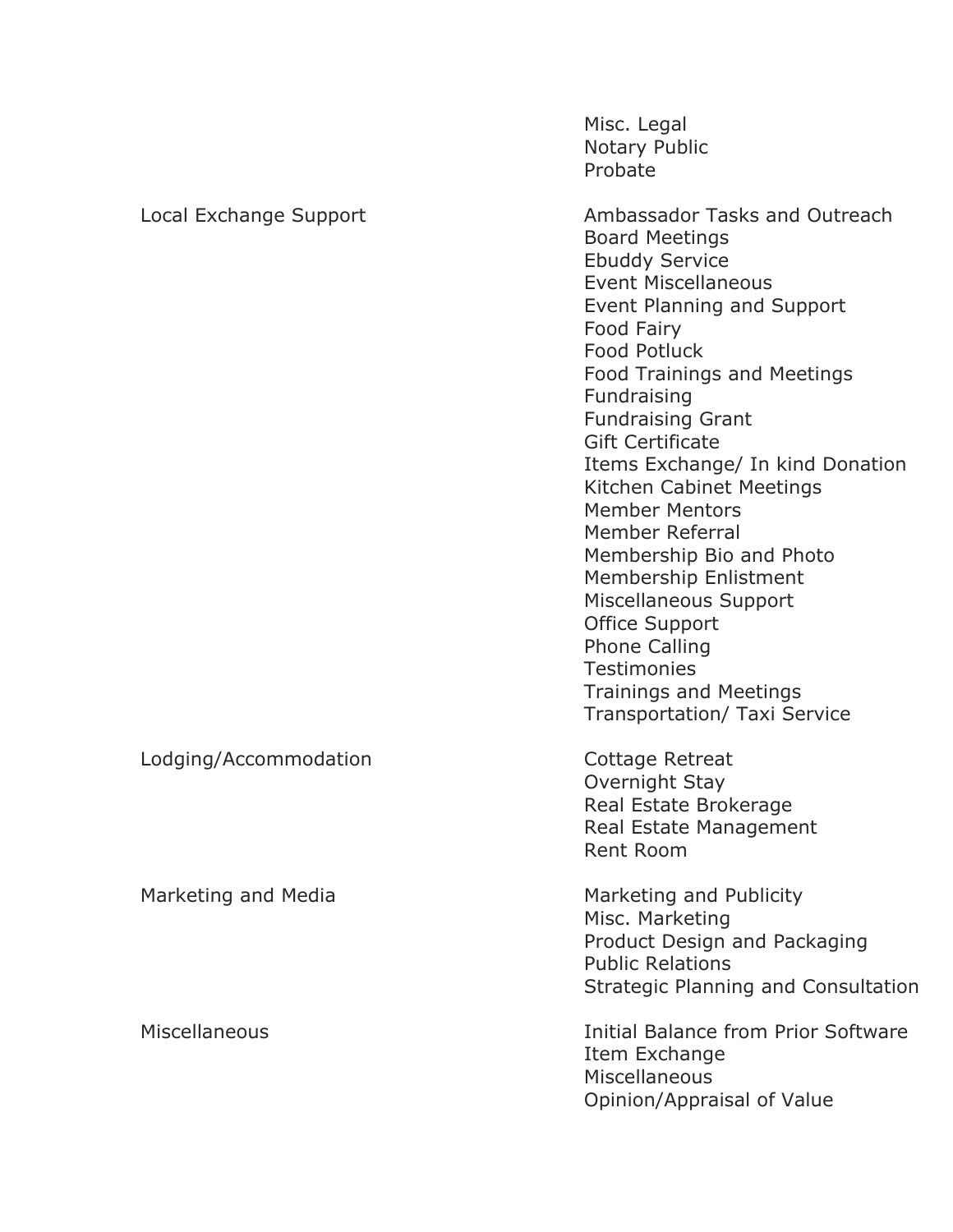| Moving and Hauling     | Hauling<br><b>Moving Assistance</b><br>Packing Assistance                                                                                                                                                                                                        |
|------------------------|------------------------------------------------------------------------------------------------------------------------------------------------------------------------------------------------------------------------------------------------------------------|
| Organize               | Clutter/Organizational Management<br><b>Files</b><br>Home/Work Space<br><b>Project Management</b><br><b>Time Management</b>                                                                                                                                      |
| Pet Care               | <b>Basic Dog Obedience</b><br>Cats and Dogs<br>Dog Boarding<br>Dog Walking<br>Grooming<br>Misc. Pet Care<br>Pet Sitting<br>Professional Dog Training<br><b>Rat Care</b><br><b>Transport to Vet/Groomer</b>                                                       |
| Photography            | <b>Business Promotion Photos</b><br>Landscape Photography<br>Misc. Photography<br><b>Modeling Shots</b><br>Musicians/Performance Photography<br><b>Photo Restoration</b><br>Photography<br>Photojournalism<br>Portrait Photography<br><b>Wedding Photography</b> |
| Rental-Space/Equipment | <b>Conference Hosting</b><br>Equipment/Tools<br><b>Lend Books</b><br>Misc. Rental/Space<br>Party and Event Supplies<br><b>Party Space</b><br><b>Skis and Snowshoes</b><br><b>Storage Space</b><br><b>Video Rental</b>                                            |
| Sewing                 | Costumes                                                                                                                                                                                                                                                         |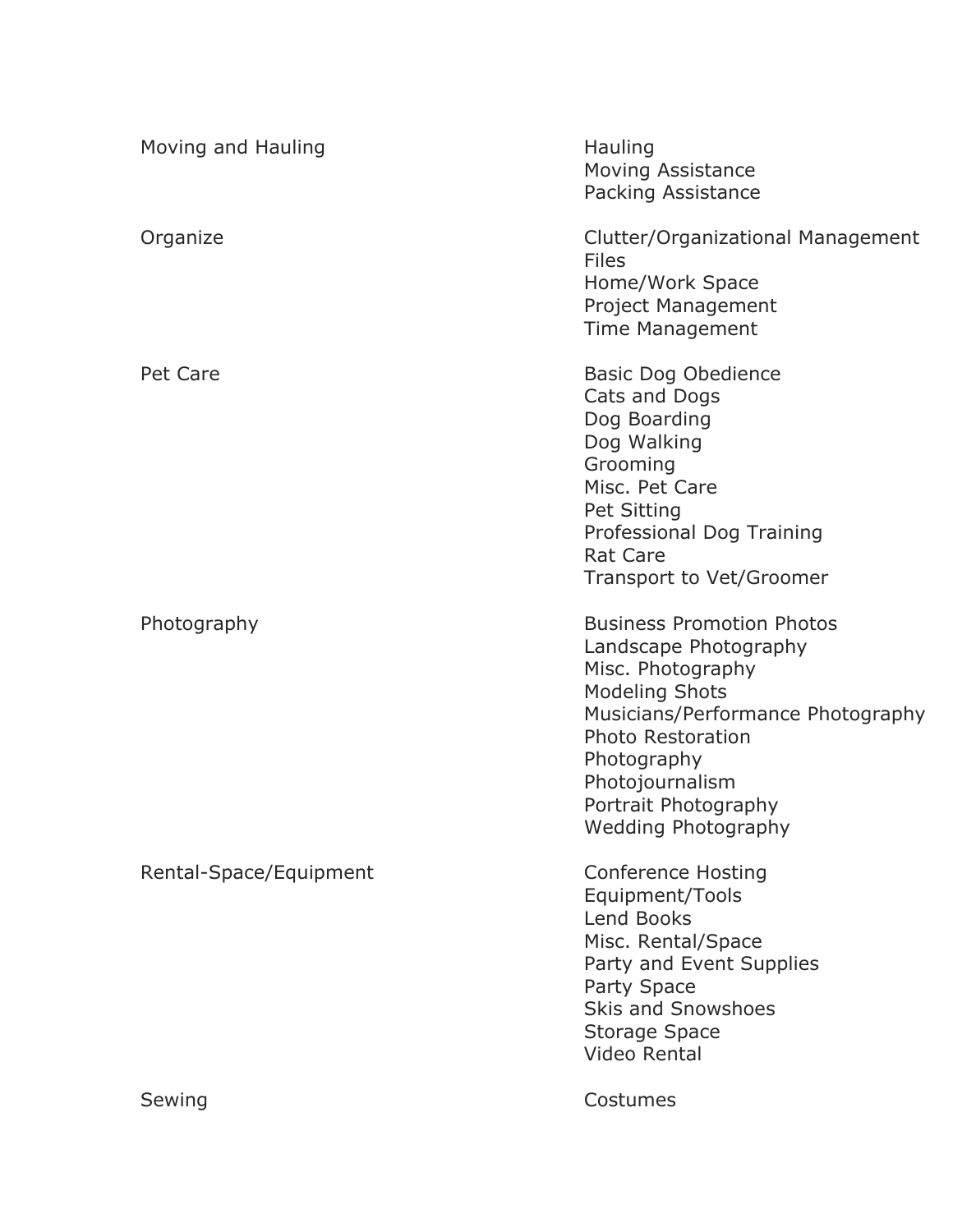|                         | Costumes and Wedding Mending<br><b>Hand Sewn Products</b><br>Hemming<br>Home Decorating<br>Mending and Alterations<br>Repurposing<br>Sewing<br><b>Sewing Lessons</b>                                                                                                                                                                                             |
|-------------------------|------------------------------------------------------------------------------------------------------------------------------------------------------------------------------------------------------------------------------------------------------------------------------------------------------------------------------------------------------------------|
| Spirituality/Philosophy | Astrology/Astrological Chart<br>Ceremonies<br>Channeling<br>Dream Work<br><b>Embodied Life Visioning</b><br>Meditation<br>Misc. Spirituality<br>Native American Wisdom<br>Past Life Regression<br>Philosophy Study/Groups<br>Readings<br>Soul Mate Searching<br><b>Water Divination/Dowsing</b>                                                                  |
| Translation             | Arabic/English<br>Bosnian/English<br>Bulgarian/English<br>Chinese/English<br>Croatian/English<br>English/Spanish (Verbal)<br>French/English<br>German/English<br>Japanese/English<br>Misc. Translation<br>Portuguese/English<br>Russian/English<br>Serbian/English<br>Serbo-Croation/English<br>Somali/English<br>Spanish/English<br>Thai/English<br>Tiv/English |
| Transportation          | <b>Deliveries</b><br>Driving Rental Vehicle                                                                                                                                                                                                                                                                                                                      |